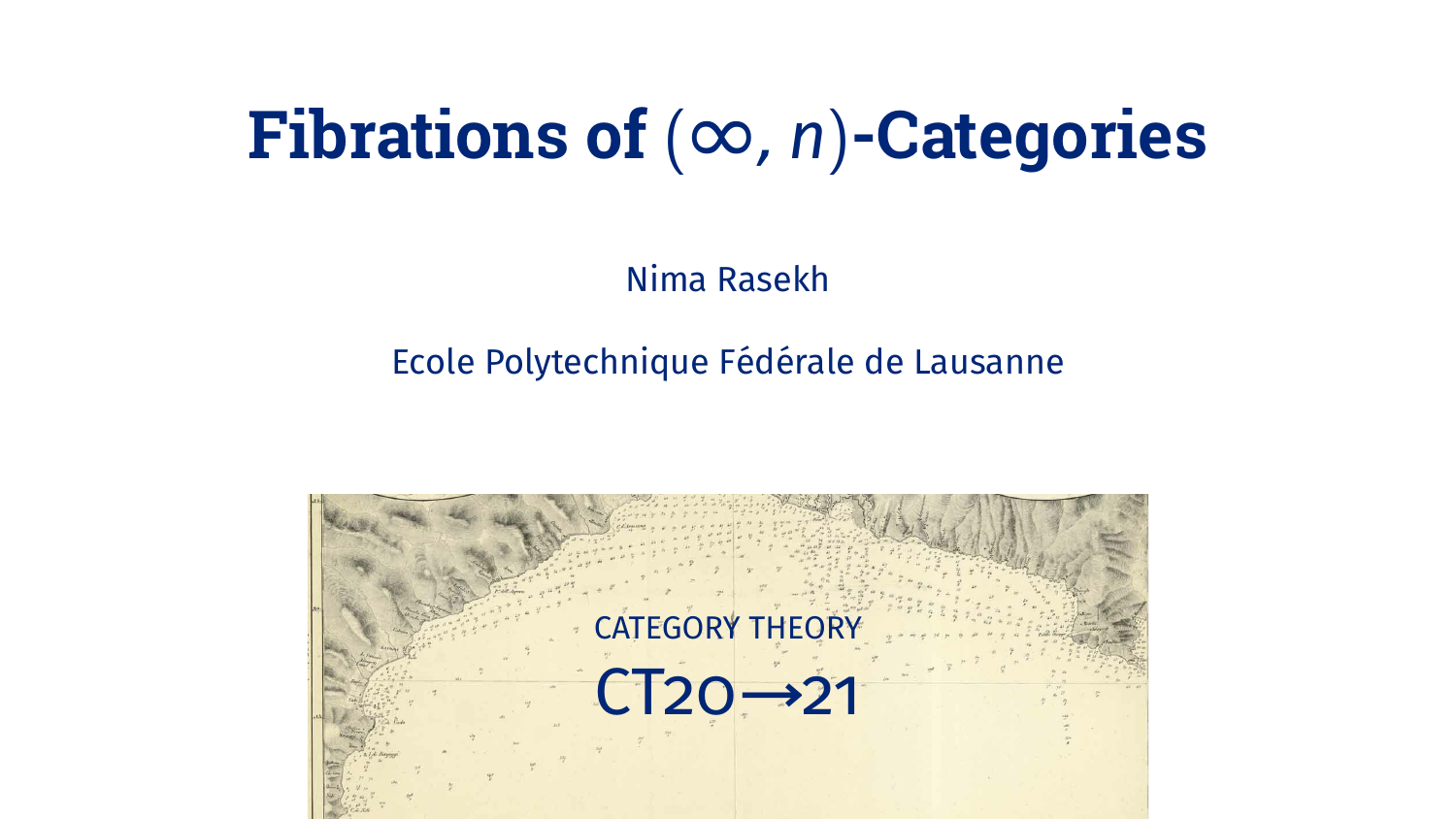## **More Information:**

#### $\rightharpoonup$  ArXiv:

- $\triangleright$  Yoneda lemma for  $\mathcal D$ -simplicial spaces
- $\triangleright$  arXiv:2108.06168.

#### $\blacktriangleright$  Academic Website:

https://www.epfl.ch/labs/hessbellwald-lab/members/nimarasekh/

 $\triangleright$  Email: nima.rasekh@epfl.ch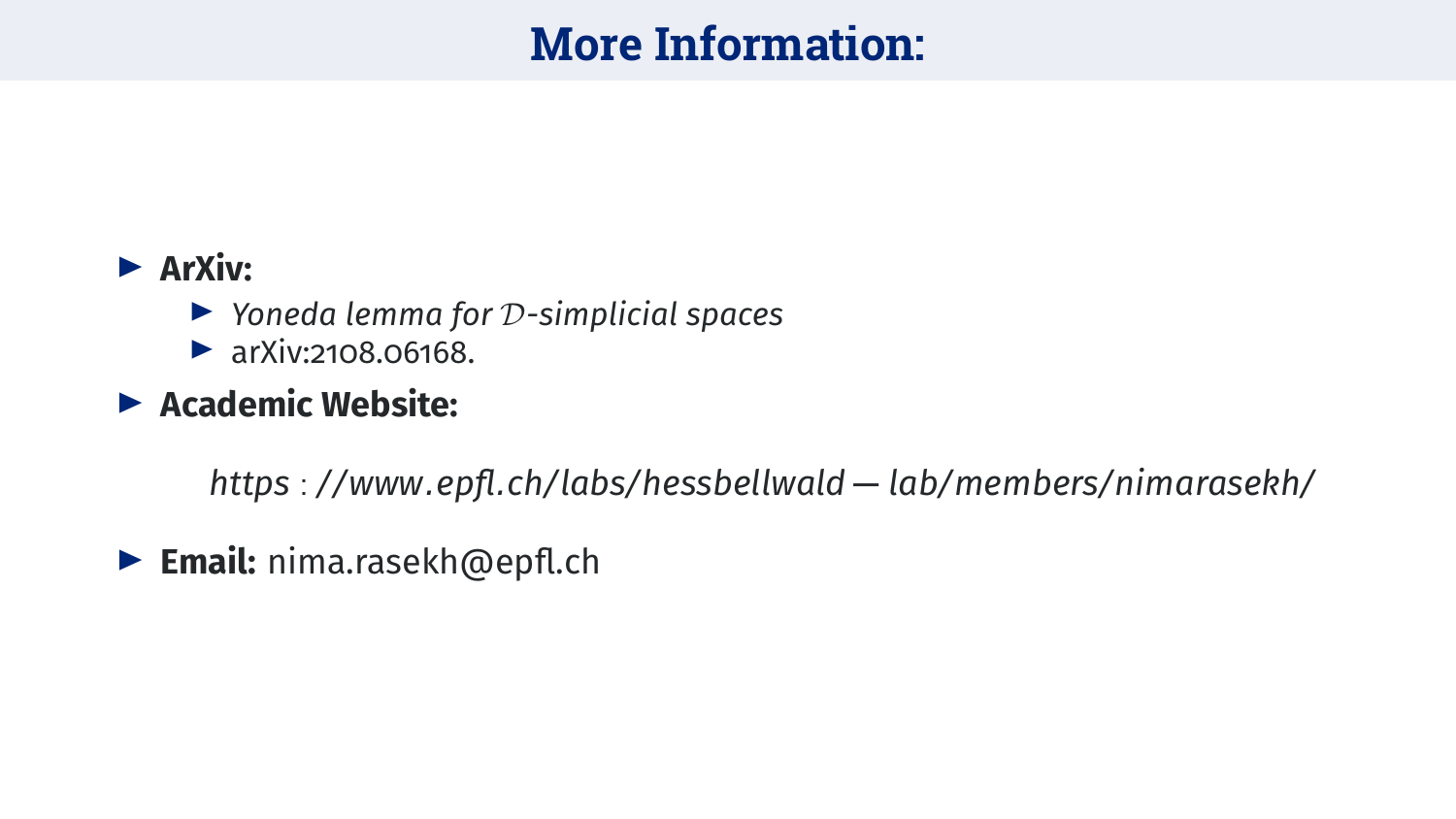#### **Functors vs. Fibrations**

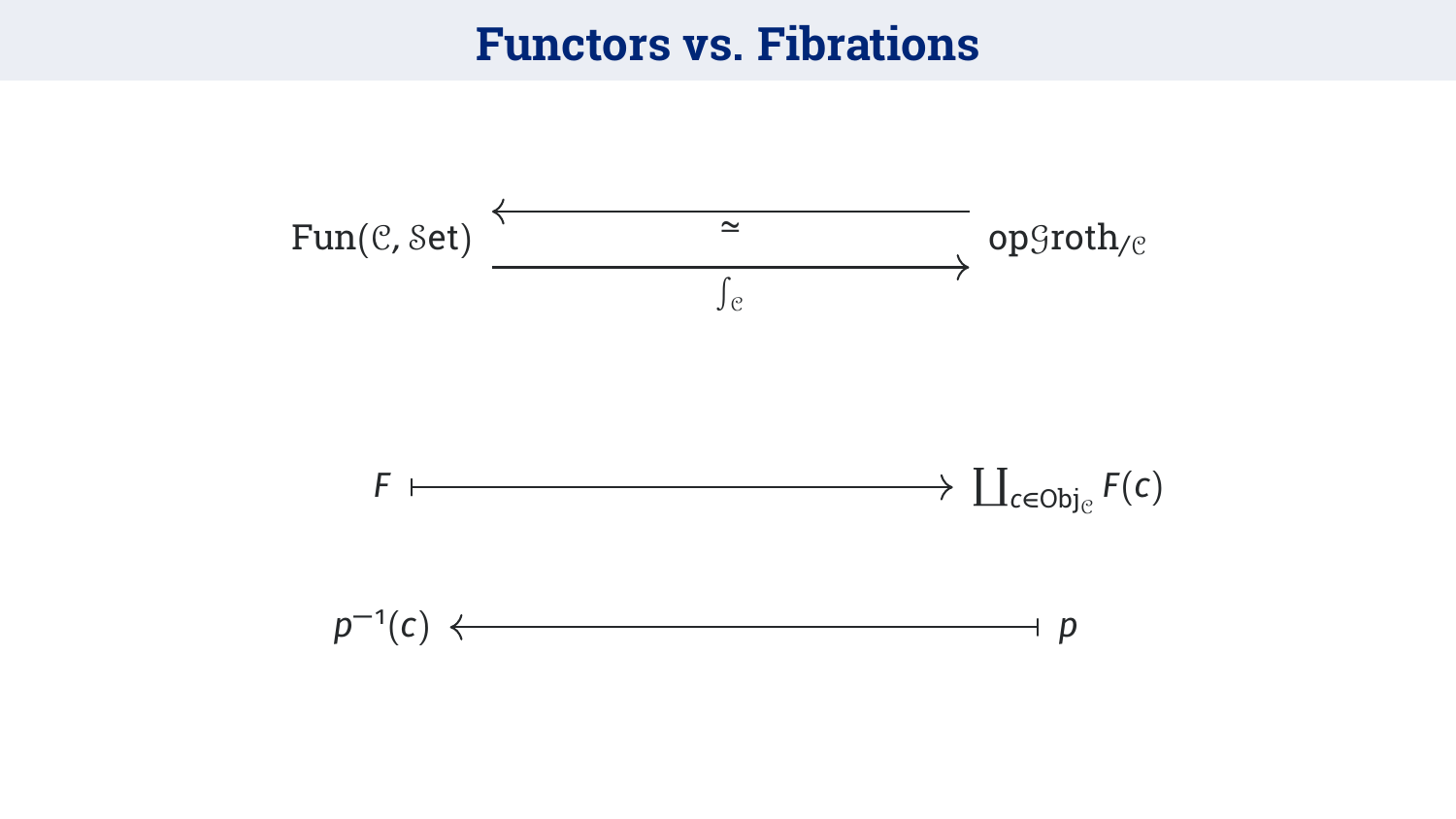### **Examples and Yoneda**

**►** Constant functors  ${A}$  :  $C$  → Set correspond to projections  $A \times C$  →  $C$ . **É** Representables Hom(*c*, **−**) : C **→** Set correspond to under-categories

 $C_{c}$   $\rightarrow$   $C$ .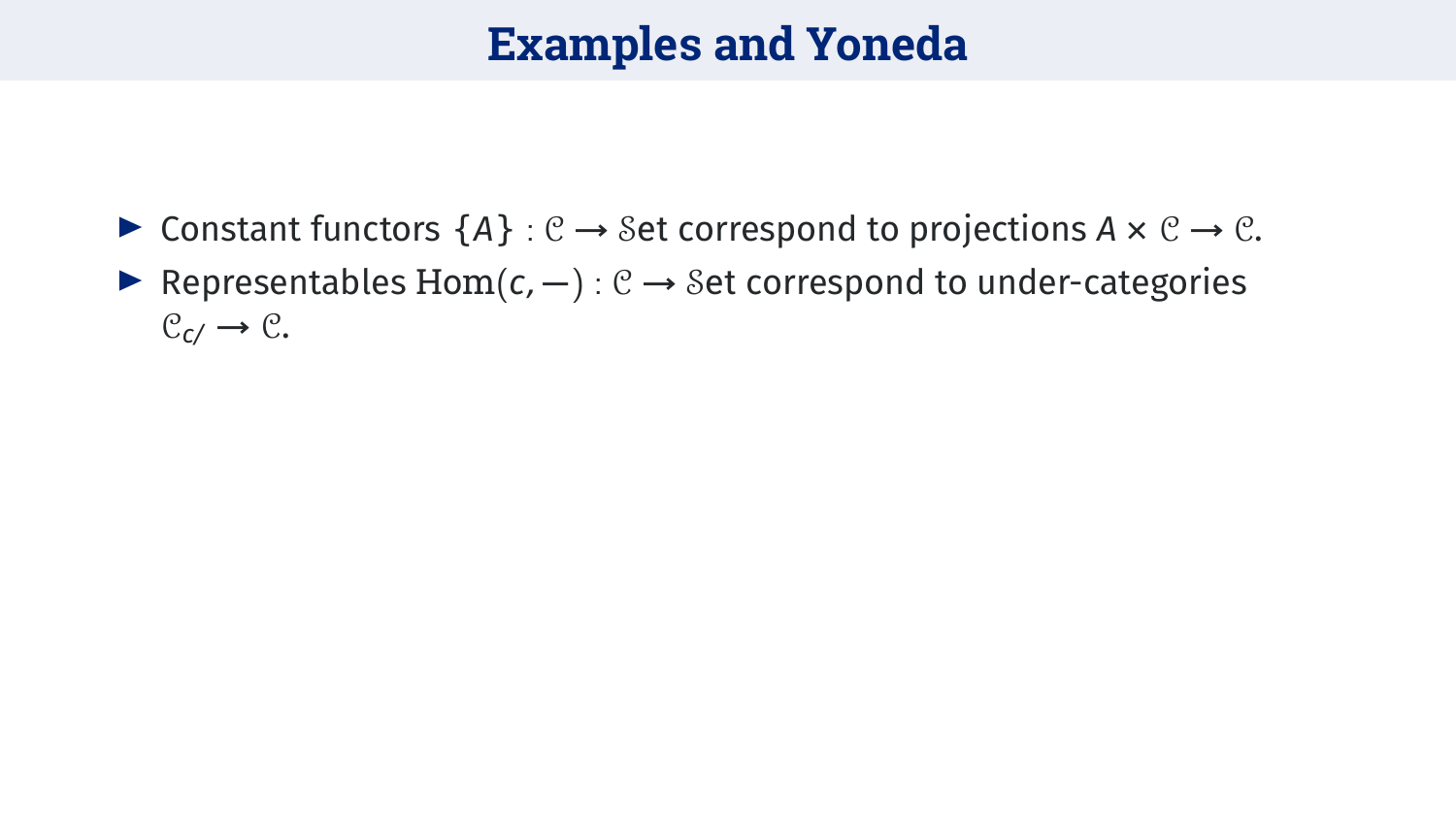## **Examples and Yoneda**

- **►** Constant functors  ${A}$  :  $C \rightarrow Set$  correspond to projections  $A \times C \rightarrow C$ .
- **É** Representables Hom(*c*, **−**) : C **→** Set correspond to under-categories  $C_{c}$ /  $\rightarrow$   $C_{c}$ .

We also have a Yoneda lemma.

#### Lemma

*For a Grothendieck opfibration* G **→** C *and object c there is an isomorphism*

 $Fun_{\ell}(\mathcal{C}_{c}, \mathcal{G}) \cong \mathcal{F}ib_c\mathcal{G}$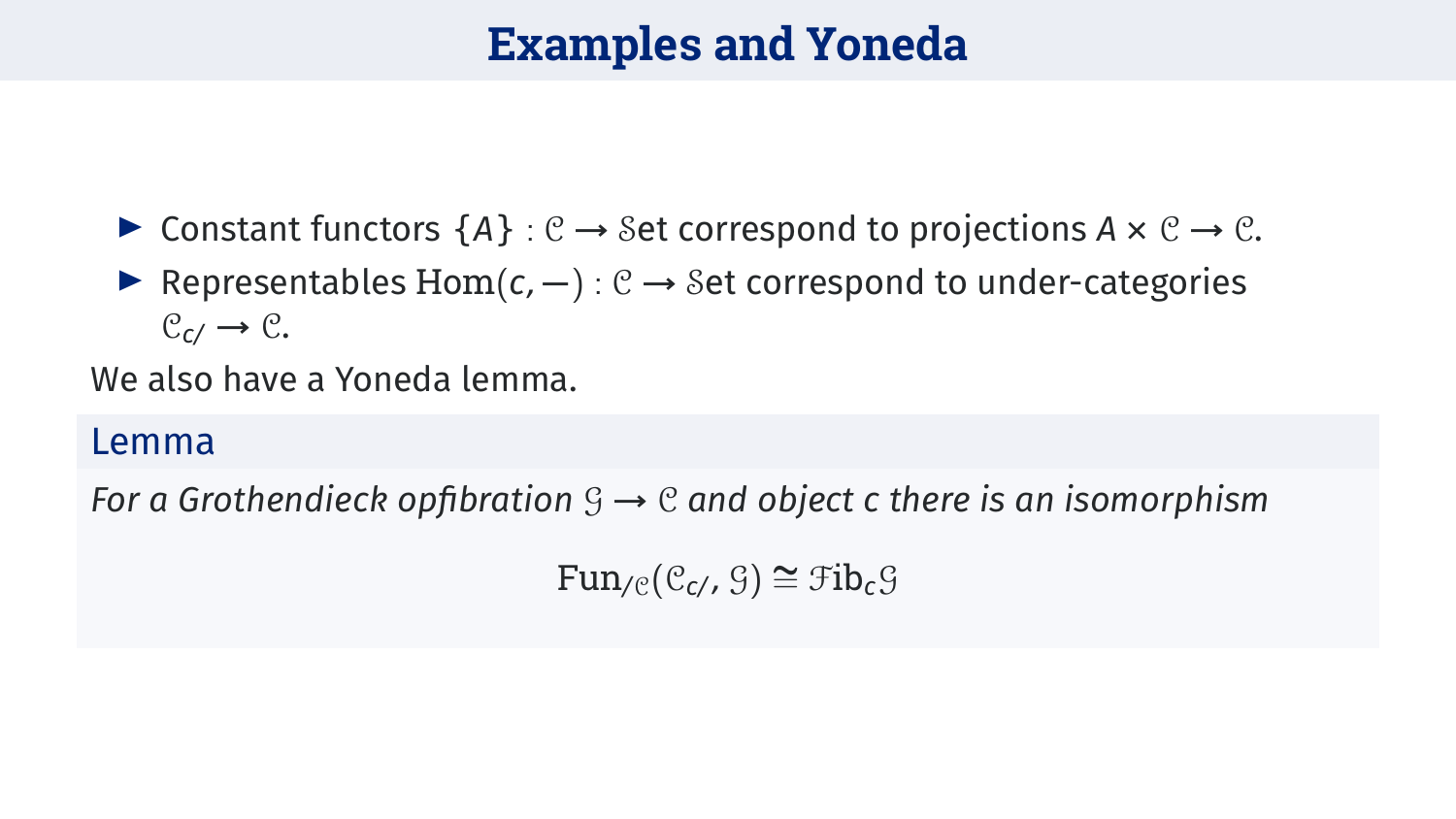## **On to** (∞, 1)**-Categories**

#### **É** Categories generalize to (∞, 1)-categories!

**É** For an (∞, 1)-category C, we often cannot define functors, such as

$$
Map_{\mathcal{C}}(c,-): \mathcal{C} \rightarrow \mathcal{S}
$$

as composition is defined *weakly*.

► We *need* the fibrational approach to study functors.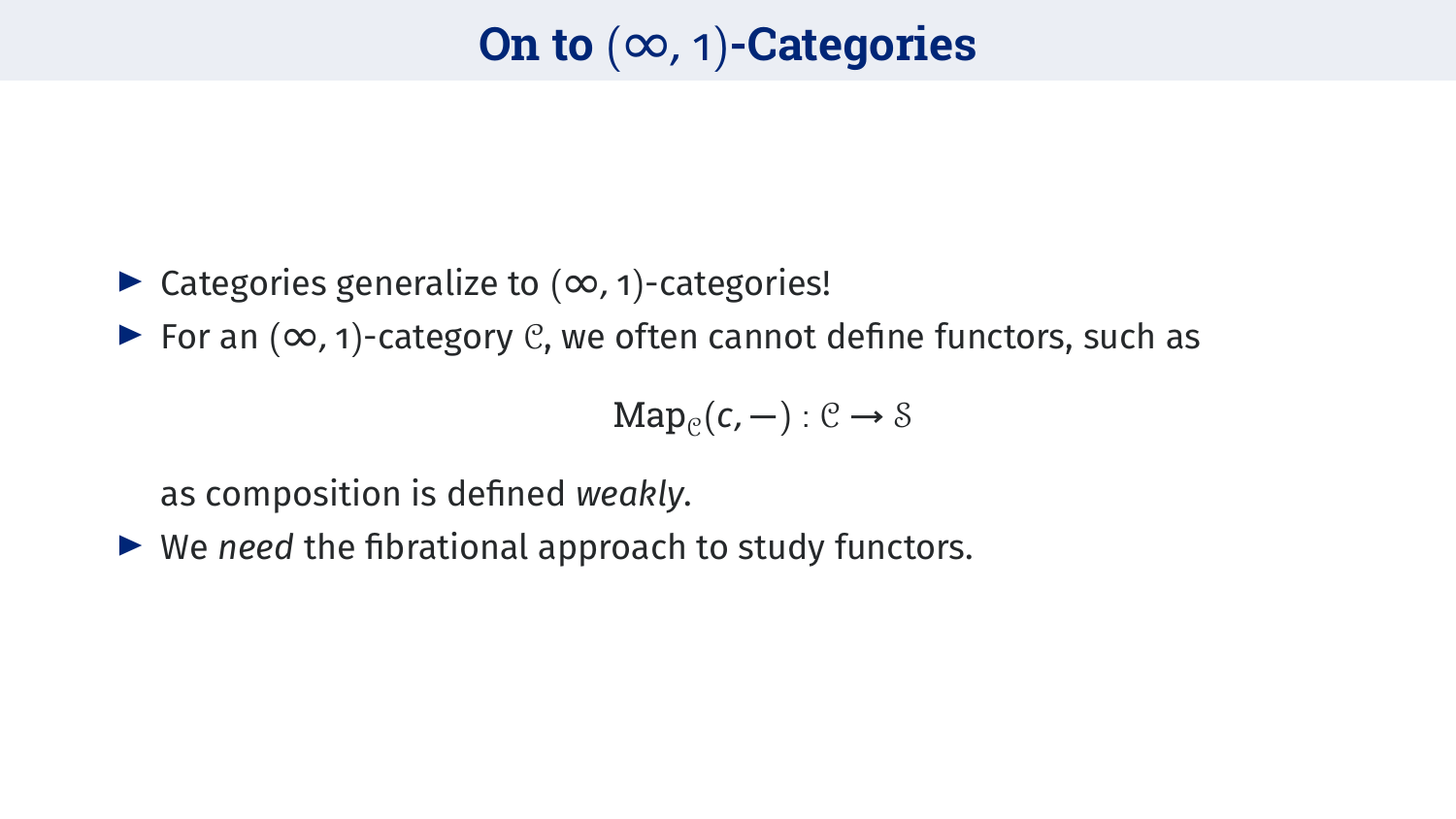#### **coCartesian Fibrations of** (∞, 1)**-Categories**

The fibrational approach is obtained via *coCartesian (left) fibrations*. For a given (∞, 1)-category C we have equivalences

 $\operatorname{coCart}_{\ell} \cong \operatorname{Fun}(\mathcal{C}, \mathcal{C}at_{\infty})$ 

 $\mathcal{L}$ Fib<sub>/C</sub>  $\simeq$  Fun(C, S)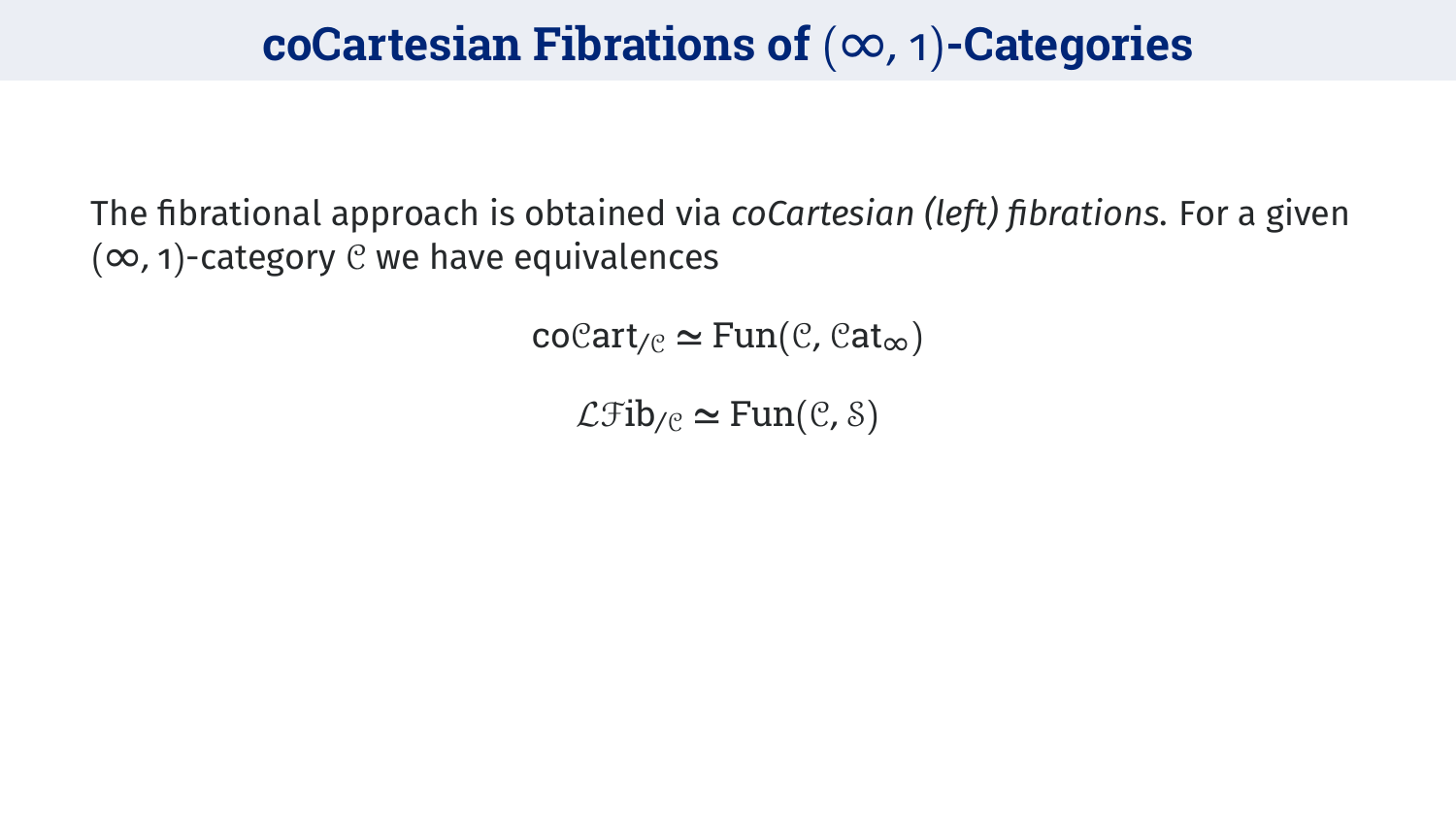#### **coCartesian Fibrations of** (∞, 1)**-Categories**

The fibrational approach is obtained via *coCartesian (left) fibrations*. For a given (∞, 1)-category C we have equivalences

 $\operatorname{coCart}_{\mathcal{C}} \simeq \operatorname{Fun}(\mathcal{C}, \mathcal{C}at_{\infty})$ 

 $\mathcal{L}$ Fib<sub>/C</sub>  $\simeq$  Fun(C, S)

Studied in different ways by *Lurie, Heuts-Moerdjik, Stevenson, Riehl-Verity, deBrito, Ayala-Francis*, ... .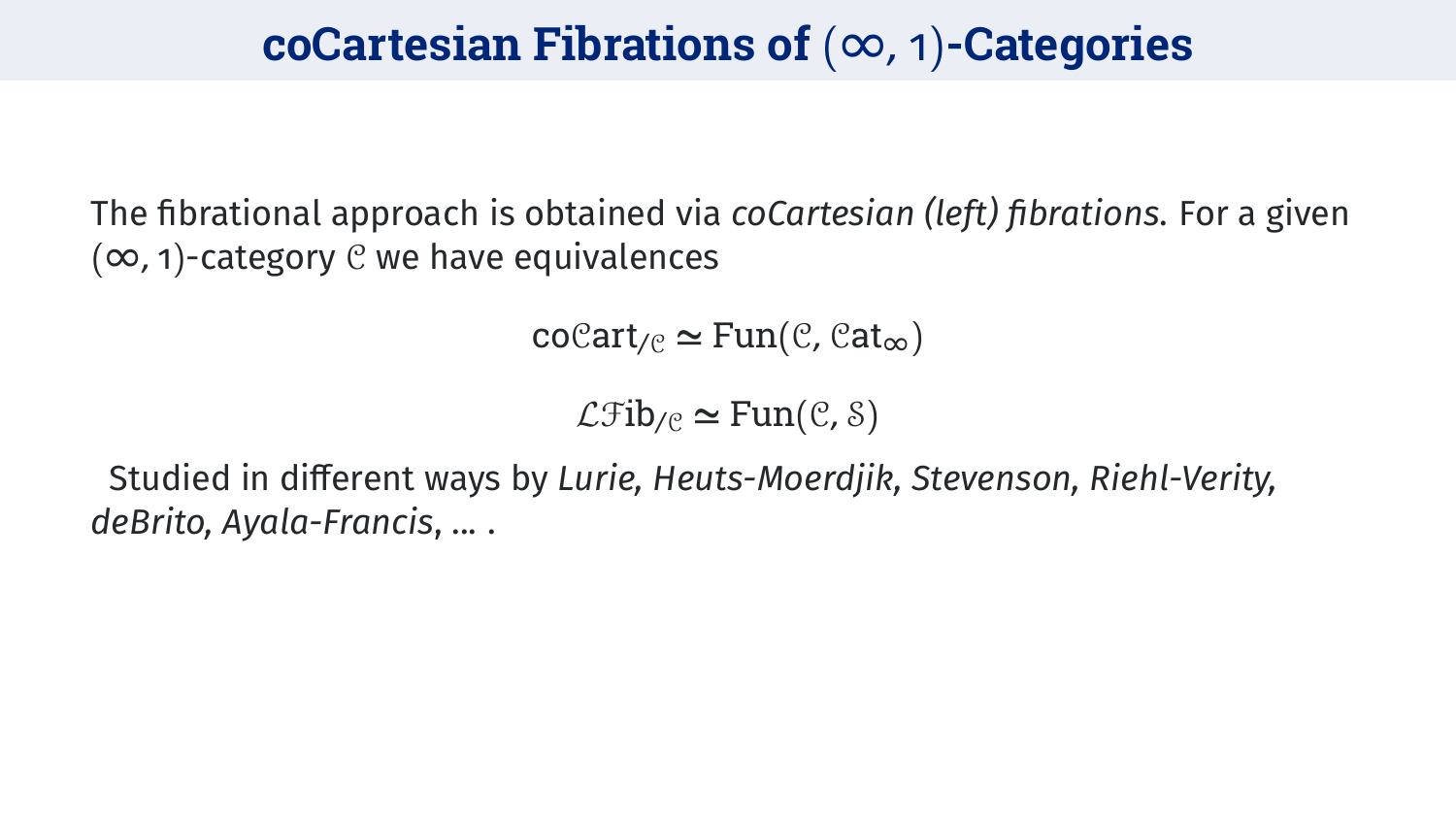#### **coCartesian Fibrations of** (∞, 1)**-Categories**

The fibrational approach is obtained via *coCartesian (left) fibrations*. For a given (∞, 1)-category C we have equivalences

 $\operatorname{coCart}_{\mathcal{C}} \simeq \operatorname{Fun}(\mathcal{C}, \mathcal{C}at_{\infty})$ 

 $\mathcal{L}$ Fib<sub>/C</sub>  $\simeq$  Fun(C, S)

Studied in different ways by *Lurie, Heuts-Moerdjik, Stevenson, Riehl-Verity, deBrito, Ayala-Francis*, ... .

Similar to 1-categories, representable functors  $\text{Map}_{\mathcal{C}}(\textsf{c},-)$  :  $\mathcal{C}\rightarrow \mathcal{S}$  are obtained via  $C_{c}$   $\rightarrow$   $C$ .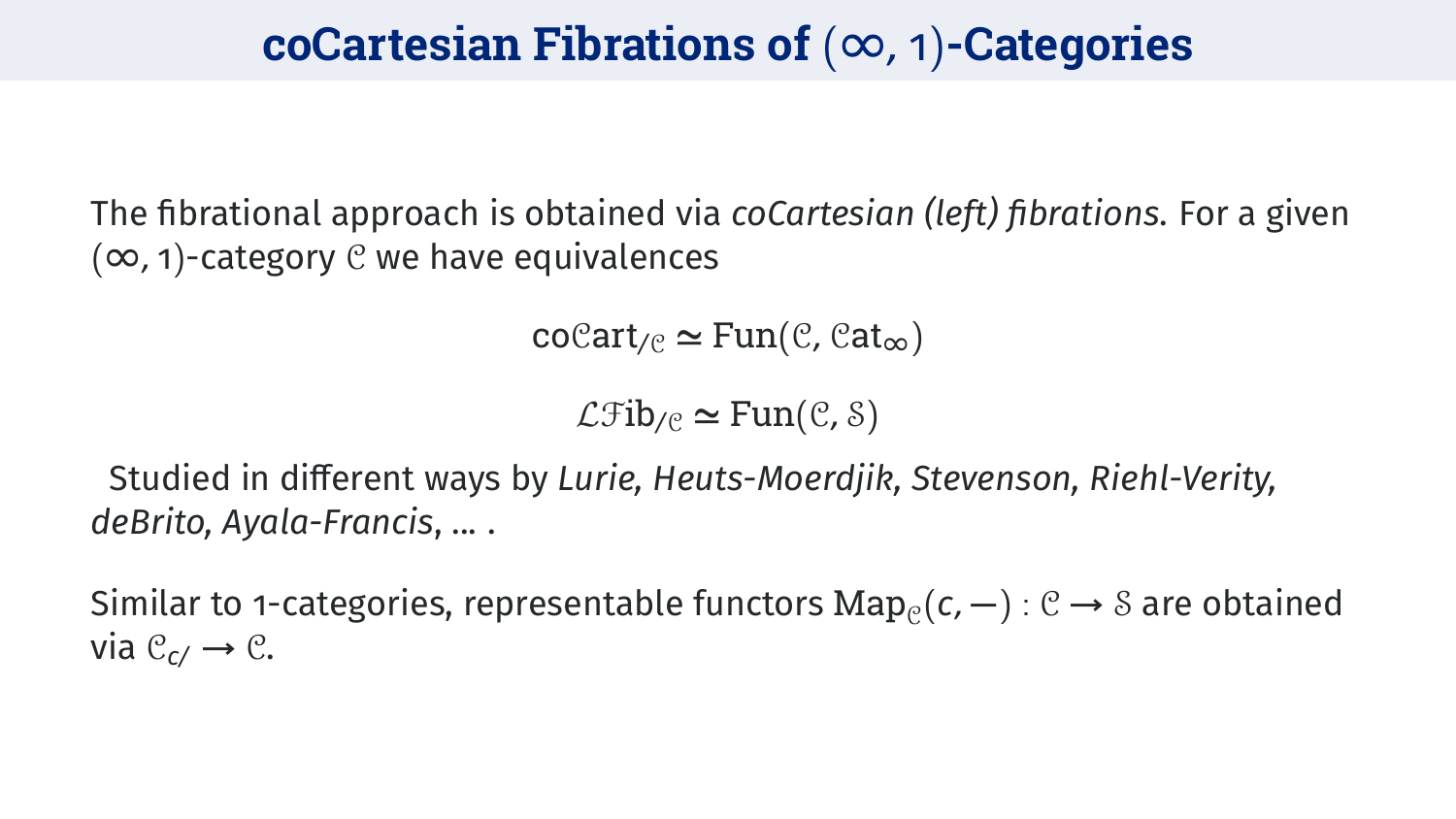#### **Fibrations are Useful!**

We use coCartesian fibrations to study many  $\infty$ -categorical concepts:

- $\blacktriangleright$  Limits, colimits, adjunctions
- Symmetric monoidal  $\infty$ -categories
- $\triangleright$   $\infty$ -operads
- $\blacktriangleright$  ...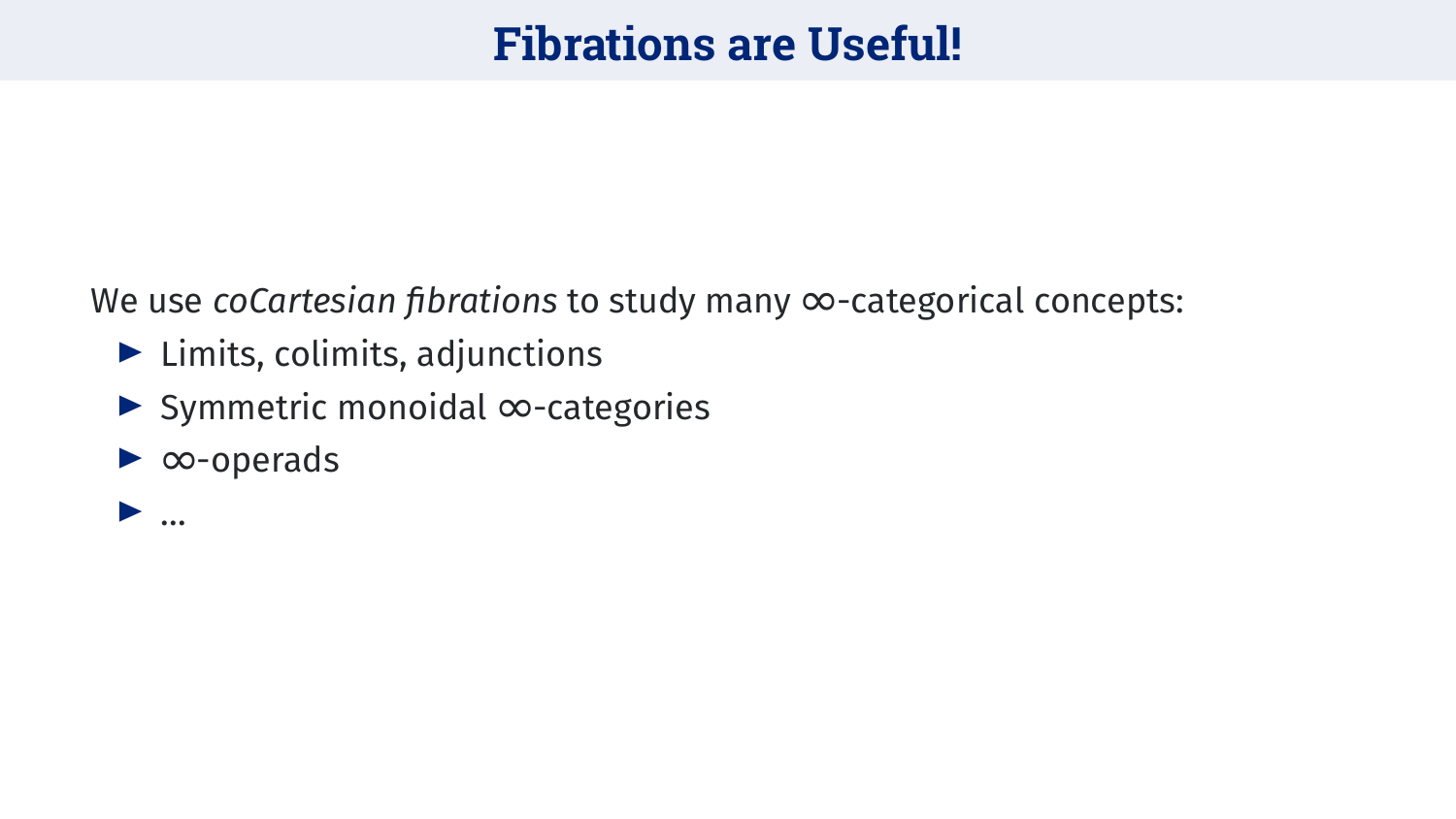## **The** (∞, *n*)**-Categorical World**

(∞, 1)-categories have been generalized to several models of (∞, *n*)-categories

- **É** *n*-fold complete Segal spaces
- **É** Θ*n*-spaces
- **É** *n*-complicial sets
- **É** *n*-comical sets

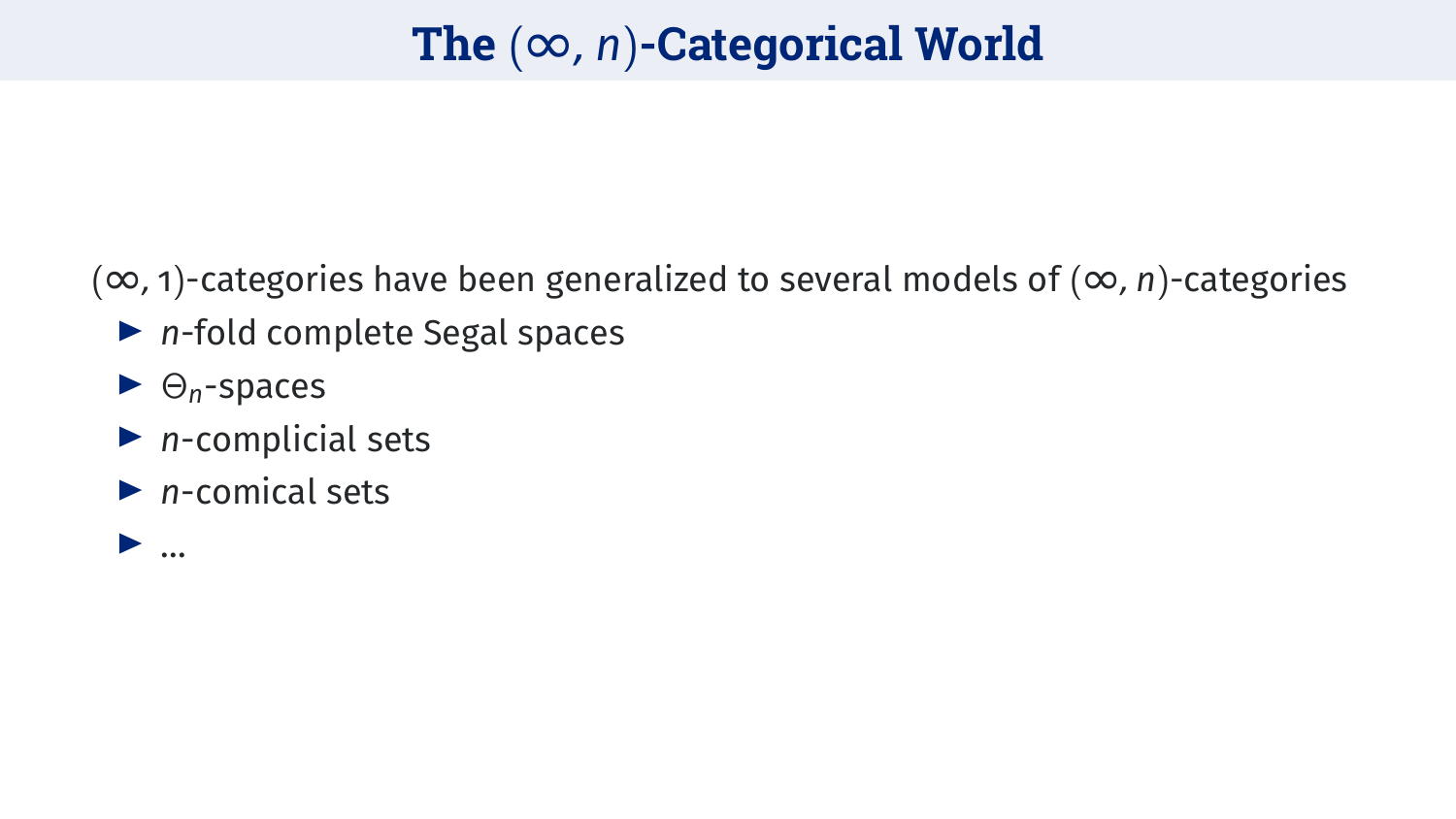## *n***-fold Complete Segal Spaces**

We introduce *Cartesian fibrations* of *n*-fold complete Segal spaces.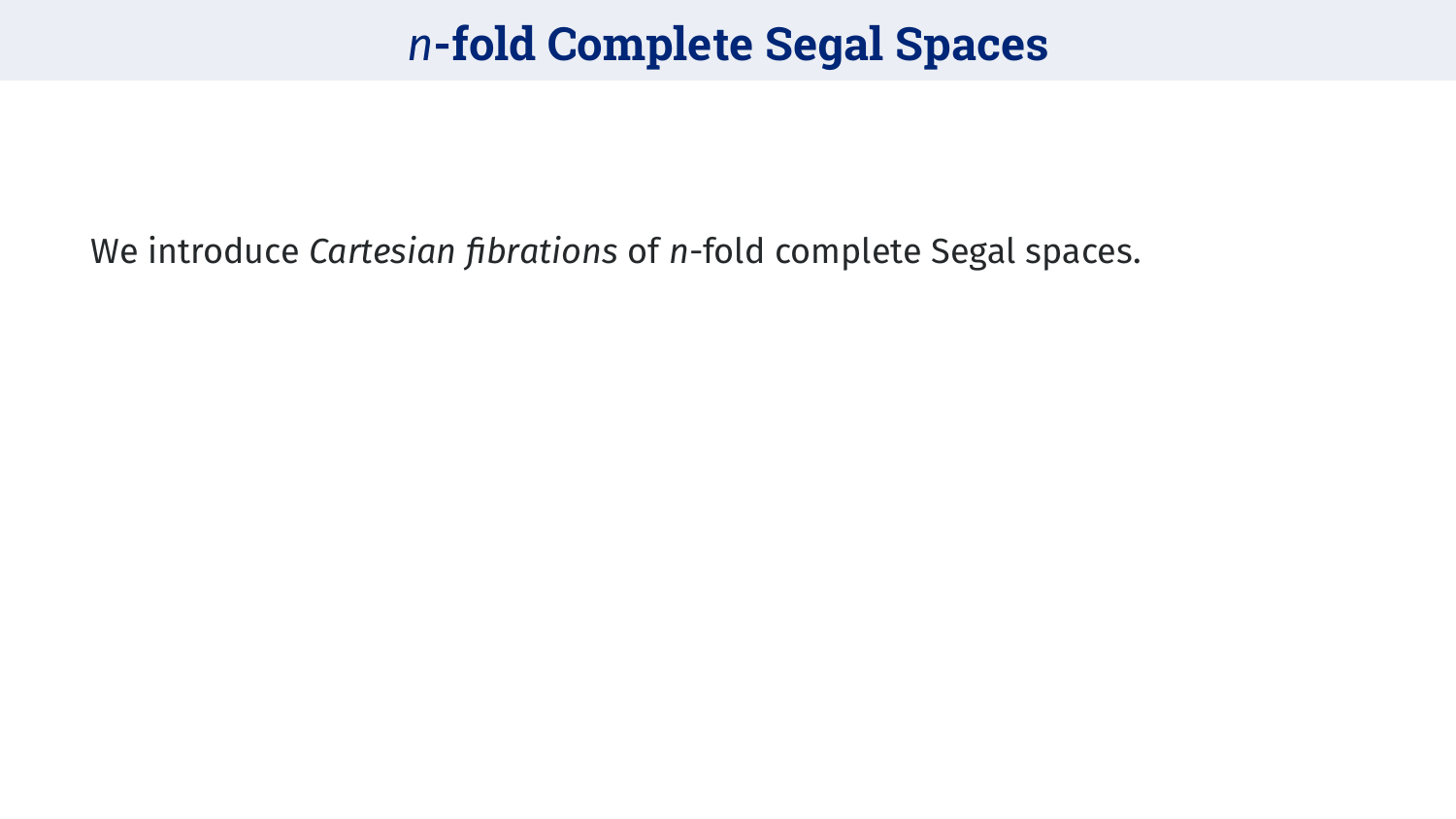## *n***-fold Complete Segal Spaces**

We introduce *Cartesian fibrations* of *n*-fold complete Segal spaces.

An *n*-fold complete Segal space C : (∆*op*) *<sup>n</sup>* **→** S satisfying

- **É Segal Condition:** for composition
- ▶ **Completeness Condition:** for equivalences
- **É Discreteness Condition:** to avoid additional morphisms

It comes with a model structure that is known to be equivalent to Θ*n*-spaces (Bergner-Rezk) and for  $n = 2$  to all other models of  $(\infty, 2)$ -categories.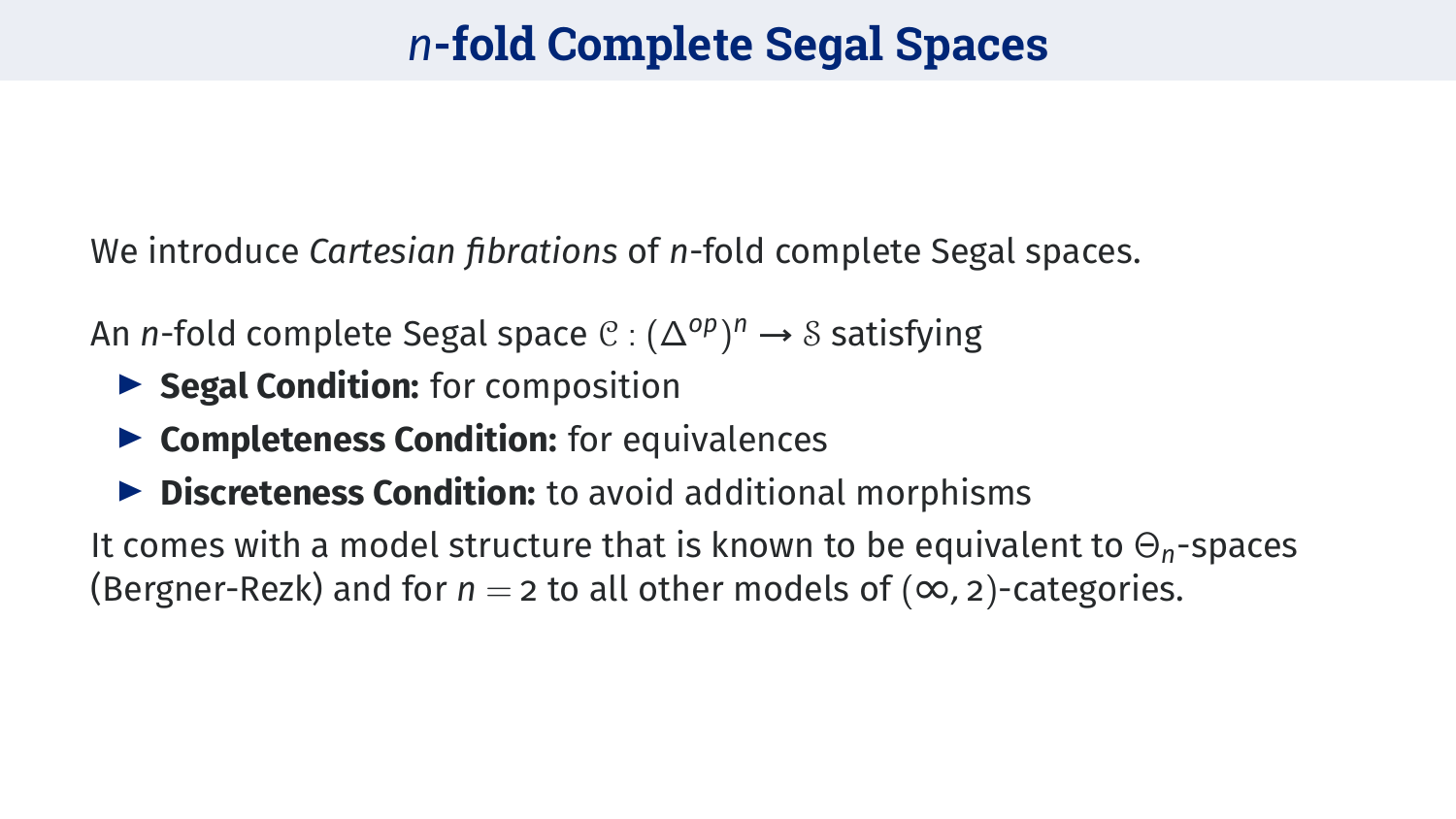Let  $C$  be an  $n + 1$ -fold complete Segal space. There is a notion of (∞, *n*)*-coCartesian fibration* with the following properties: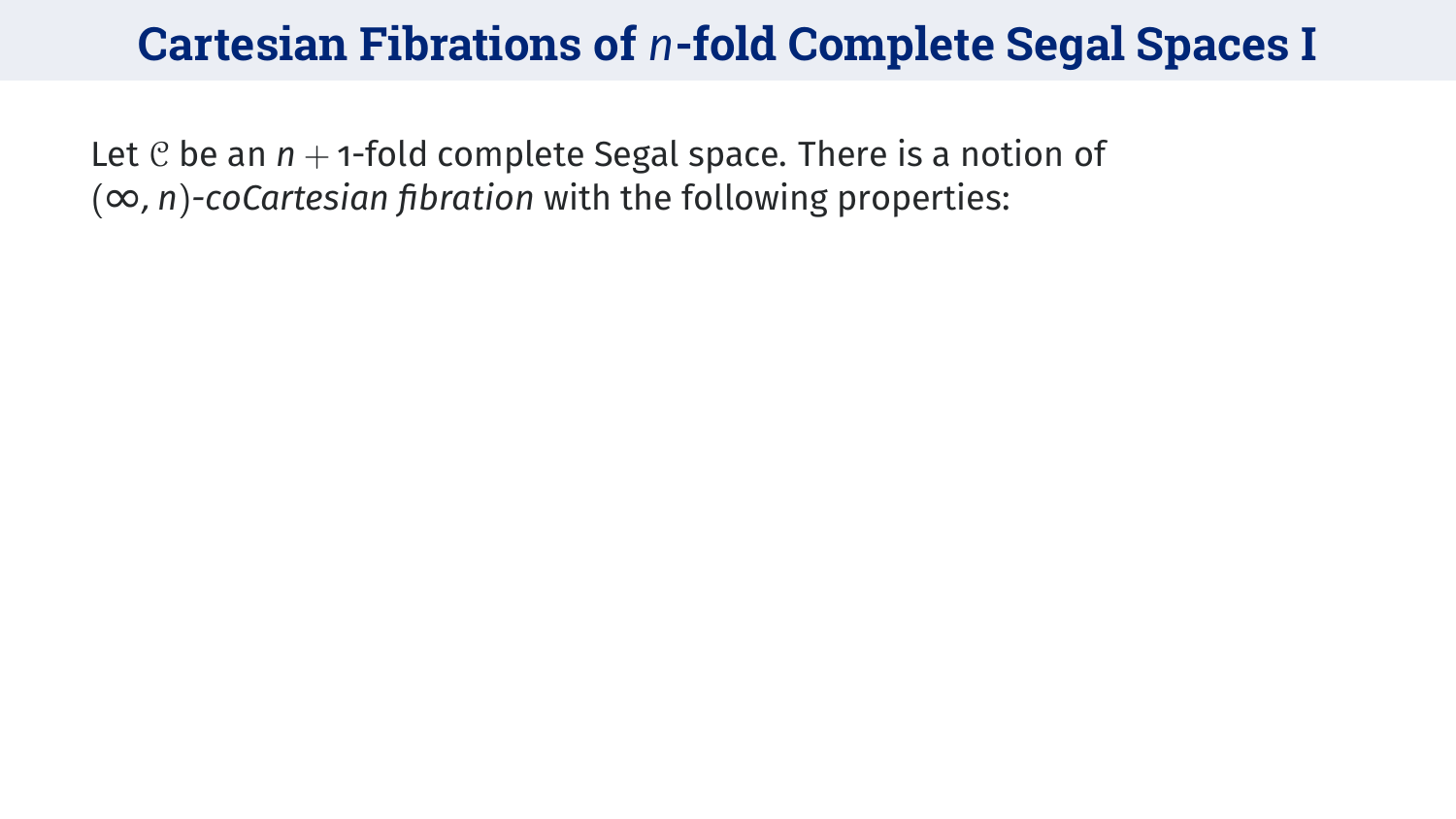Let  $\mathcal C$  be an  $n + 1$ -fold complete Segal space. There is a notion of (∞, *n*)*-coCartesian fibration* with the following properties:

1. **Model Structure:** It is a fibrant object in a simplicial left proper combinatorial model structure over C.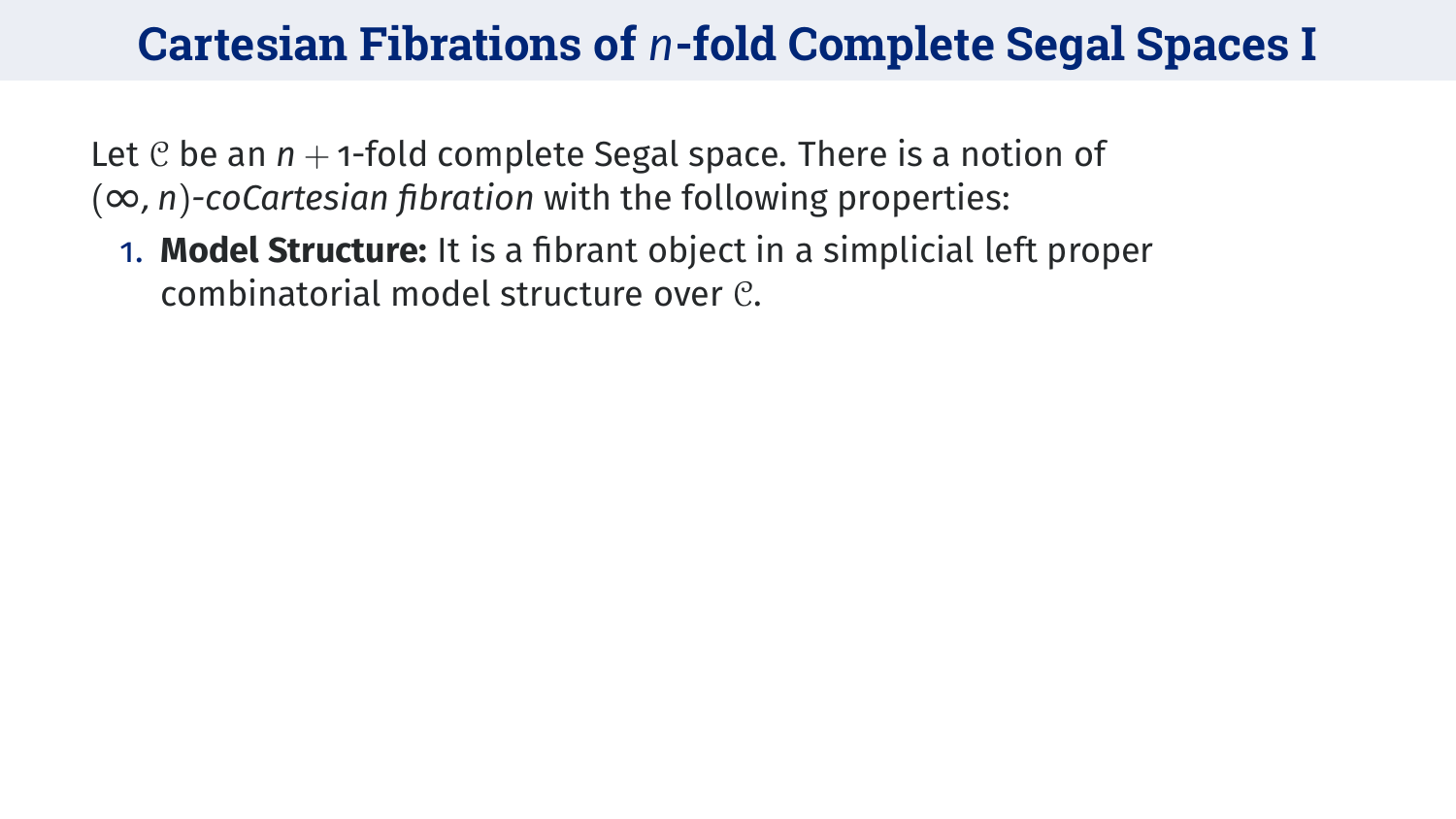Let  $\mathcal C$  be an  $n + 1$ -fold complete Segal space. There is a notion of (∞, *n*)*-coCartesian fibration* with the following properties:

- 1. **Model Structure:** It is a fibrant object in a simplicial left proper combinatorial model structure over C.
- 2. **Yoneda Lemma:** For an object *c* in C, there is a *representable* (∞, *n*)*-coCartesian fibration* C*c*/ **→** C and for every (∞, *n*)-coCartesian fibration  $\mathcal{L} \rightarrow \mathcal{C}$  and object *c* in  $\mathcal{C}$  we have an equivalence of (∞, *n*)-categories

 $Fun_{\ell}(\mathcal{C}_{c}, \mathcal{L}) \cong \mathcal{F}ib_{c}\mathcal{L}.$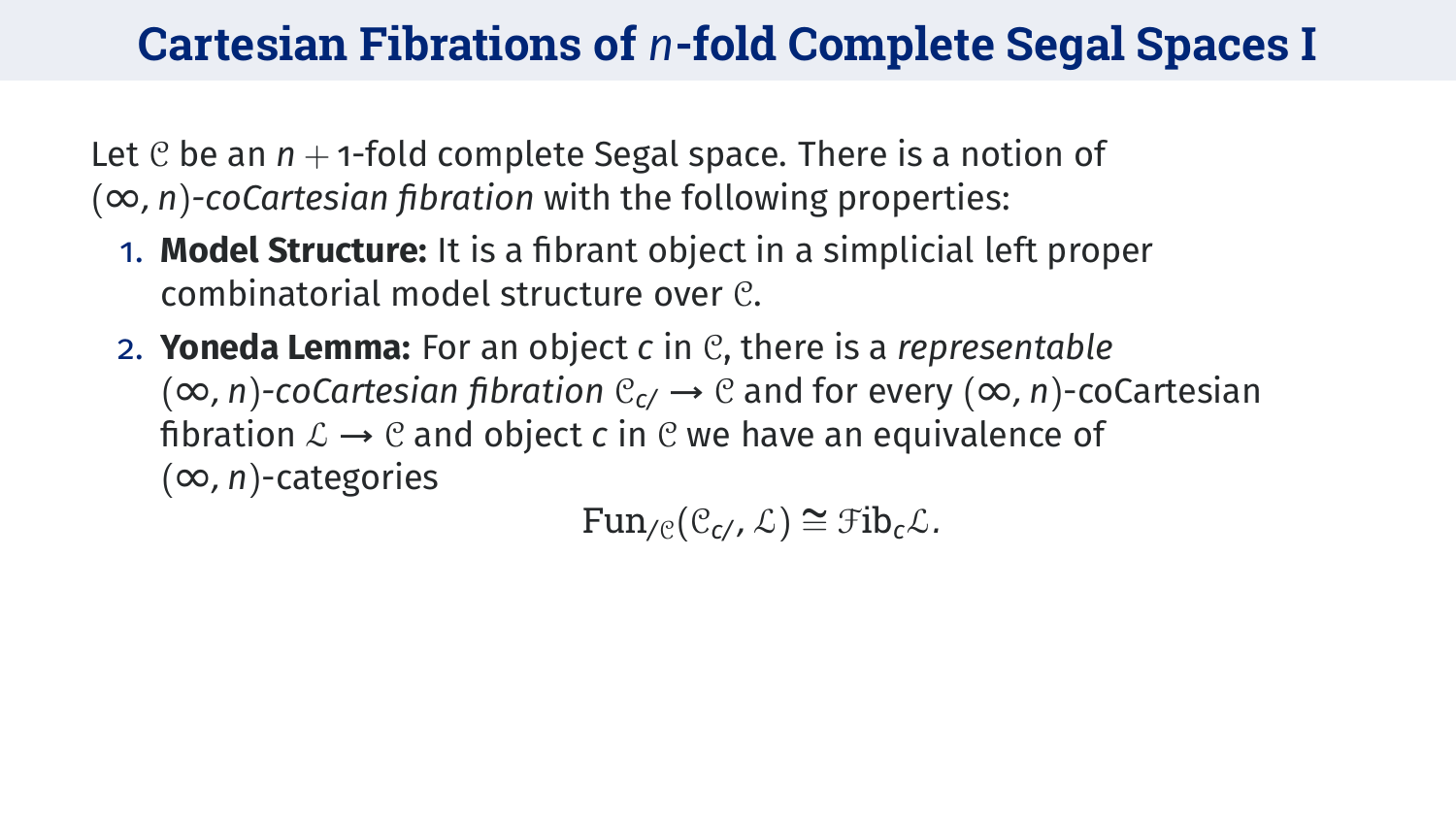Let  $C$  be an  $n + 1$ -fold complete Segal space. There is a notion of (∞, *n*)*-coCartesian fibration* with the following properties:

- 1. **Model Structure:** It is a fibrant object in a simplicial left proper combinatorial model structure over C.
- 2. **Yoneda Lemma:** For an object *c* in C, there is a *representable* (∞, *n*)*-coCartesian fibration* C*c*/ **→** C and for every (∞, *n*)-coCartesian fibration  $\mathcal{L} \rightarrow \mathcal{C}$  and object *c* in  $\mathcal{C}$  we have an equivalence of (∞, *n*)-categories

 $Fun_{\ell\in}(\mathcal{C}_{c}, \mathcal{L}) \cong \mathfrak{Fib}_{c}\mathcal{L}.$ 

3. Dwyer-Kan Equivalence: A map of  $(\infty, n)$ -coCartesian fibrations  $\mathcal{L} \rightarrow \mathcal{L}'$  is an equivalence if and only if it is a Dwyer-Kan equivalence of  $(\infty, n + 1)$ -categories.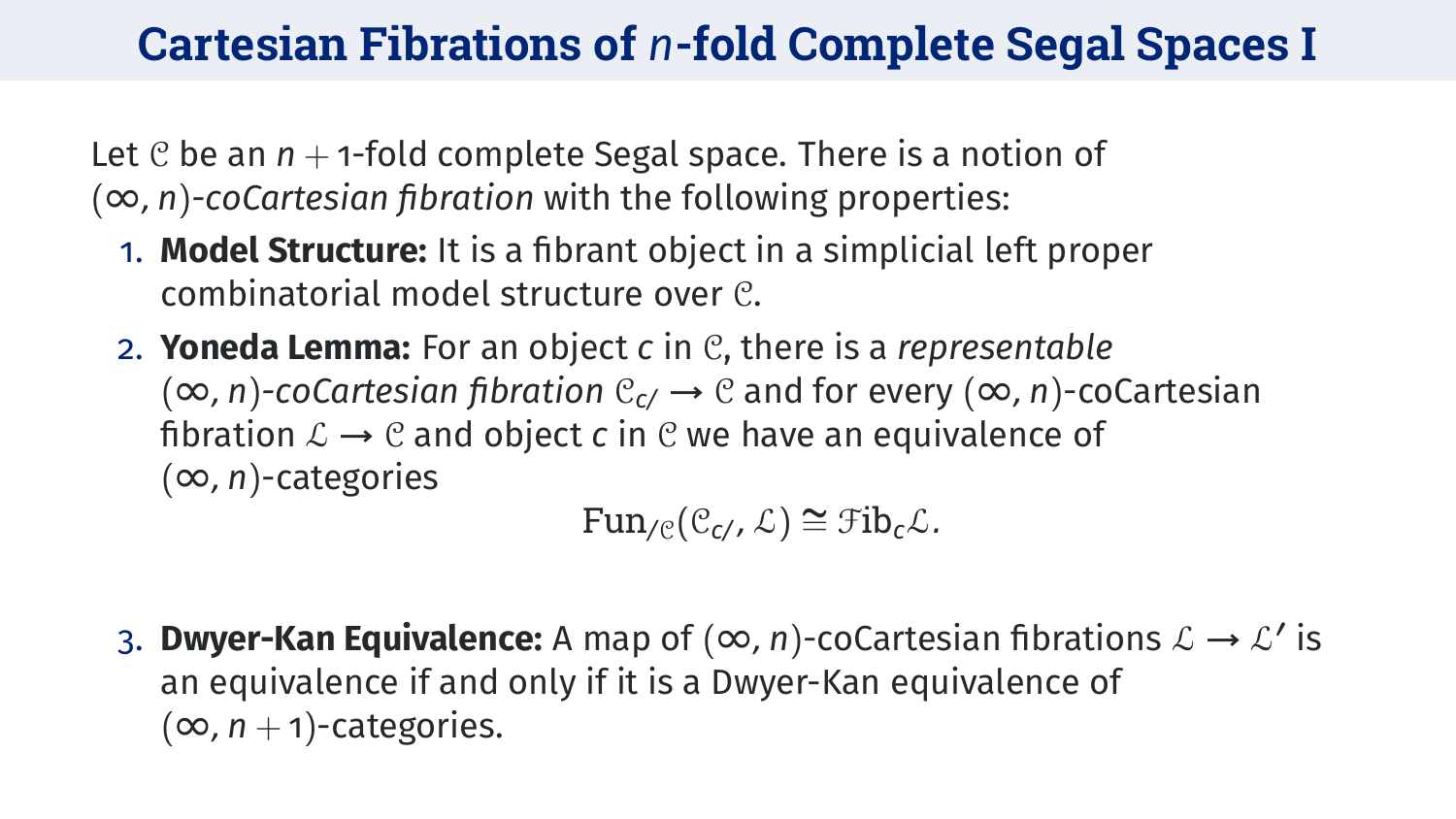4. **Invariance**: The model structure, and hence (∞, *n*)-coCartesian fibrations are invariant under equivalences of  $n + 1$ -fold complete Segal spaces  $C \rightarrow D$ .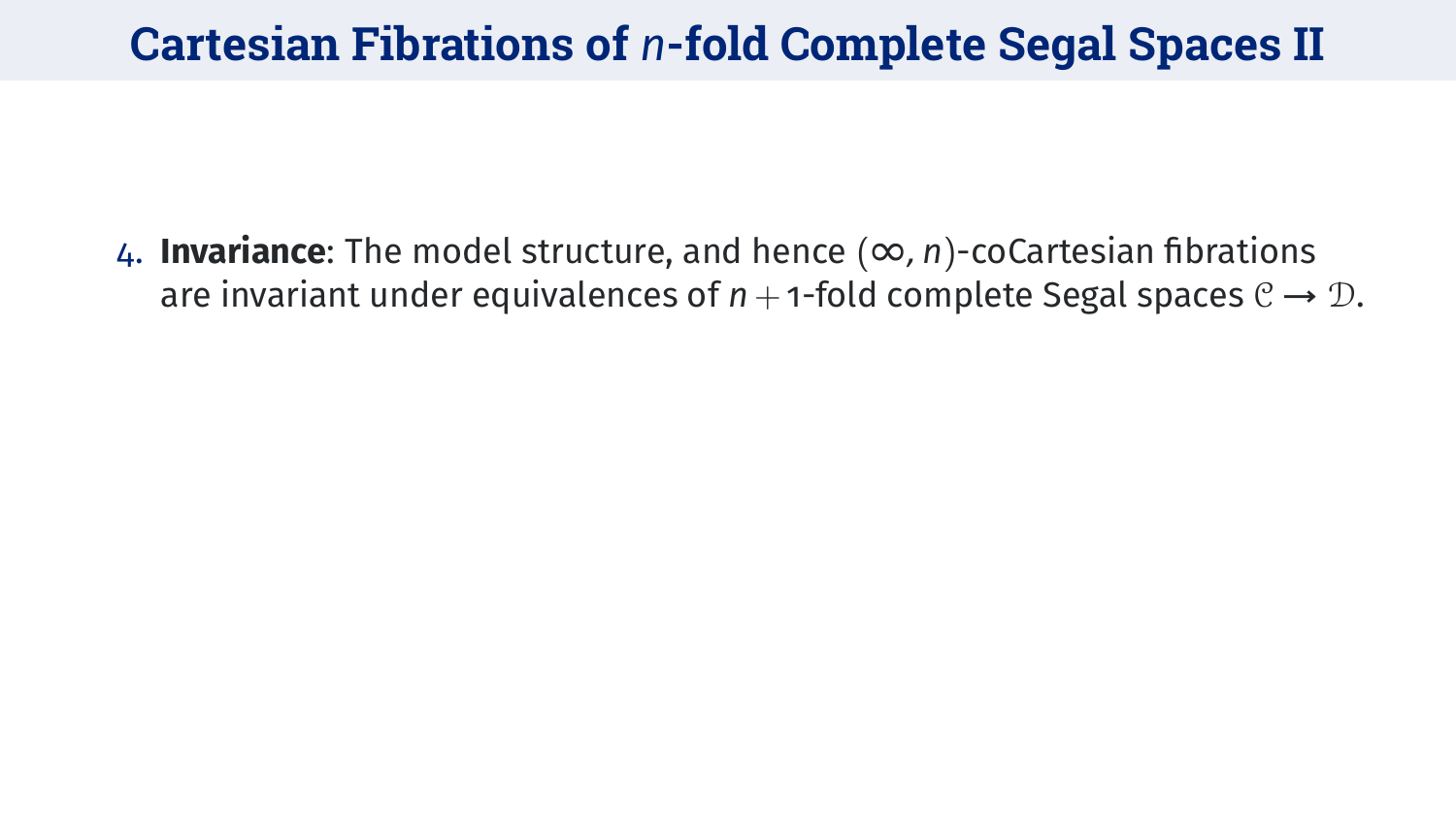- 4. **Invariance**: The model structure, and hence (∞, *n*)-coCartesian fibrations are invariant under equivalences of  $n + 1$ -fold complete Segal spaces  $C \rightarrow \mathcal{D}$ .
- 5. **Grothendieck Construction:** There is an equivalence

 $(\operatorname{coCart}_{(\infty,n)})_{\ell} \simeq \operatorname{Fun}(\mathcal{C}, \mathcal{C}at_{(\infty,n)})$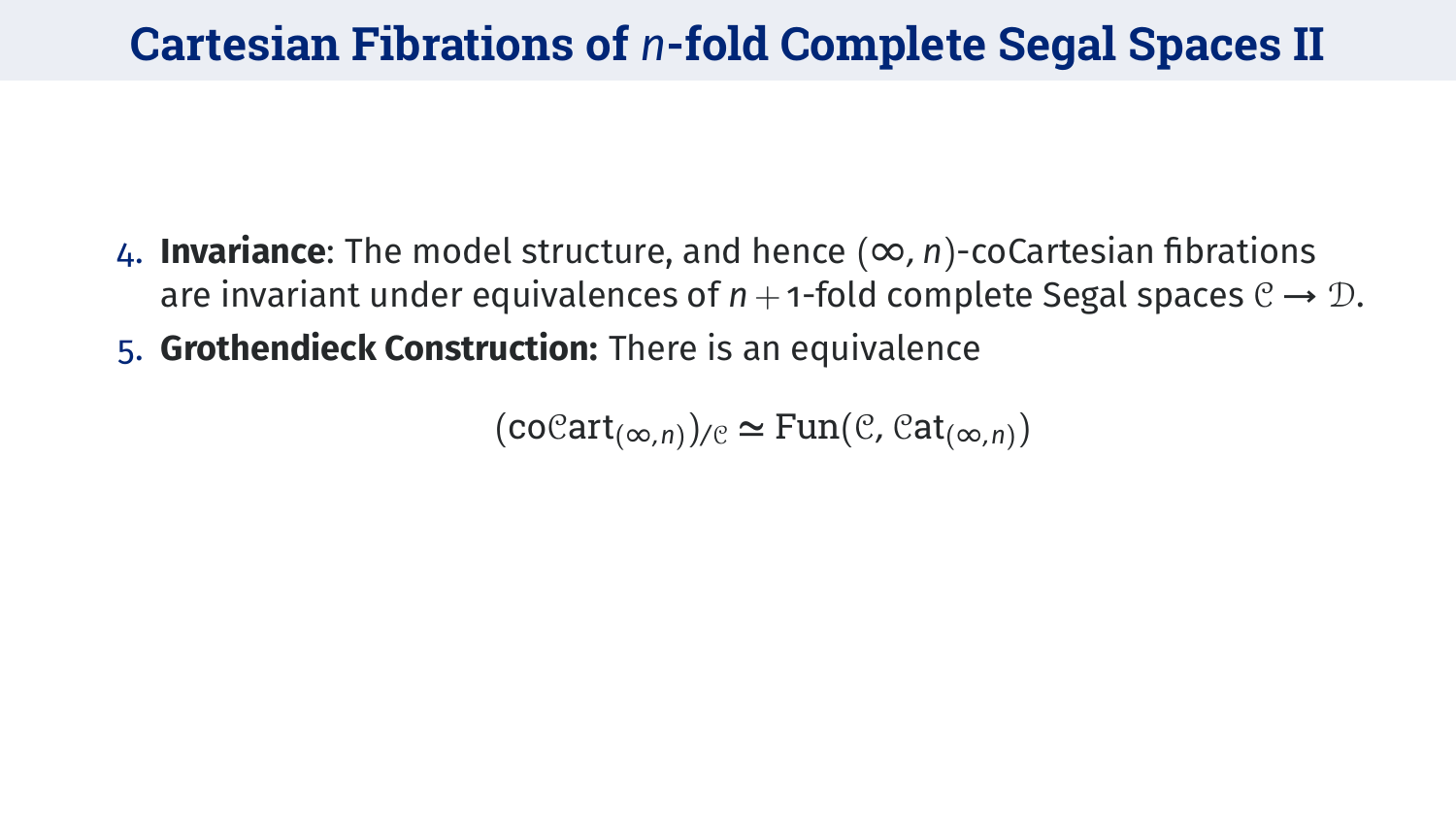- 4. **Invariance**: The model structure, and hence (∞, *n*)-coCartesian fibrations are invariant under equivalences of  $n + 1$ -fold complete Segal spaces  $C \rightarrow \mathcal{D}$ .
- 5. **Grothendieck Construction:** There is an equivalence

 $(\operatorname{coCart}_{(\infty,n)})_{\ell} \simeq \operatorname{Fun}(\mathcal{C}, \mathcal{C}at_{(\infty,n)})$ 

6. **Universality and Univalence:** There is a universal  $(\infty, n)$ -coCartesian fibration that is univalent.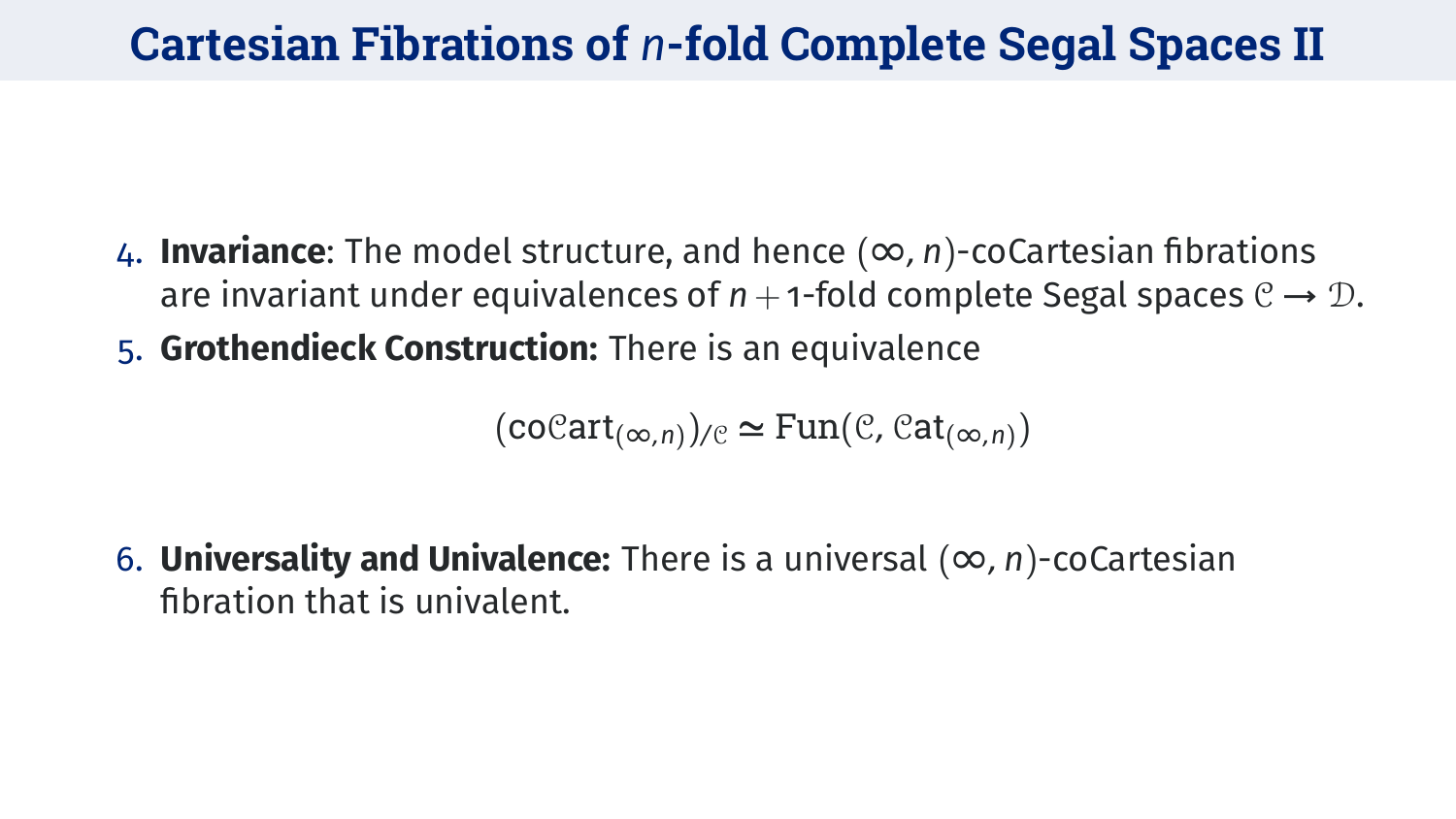### **Generalities and the Future**

#### **Generalities:**

- **É** All these result hold for many other models of (∞, *n*)-Categories, such as **complete Segal spaces enriched over** Θ*n***-spaces**.
- **É** They also hold for more general fibrations, such as fibrations **fibered in** *n***-fold Segal spaces**.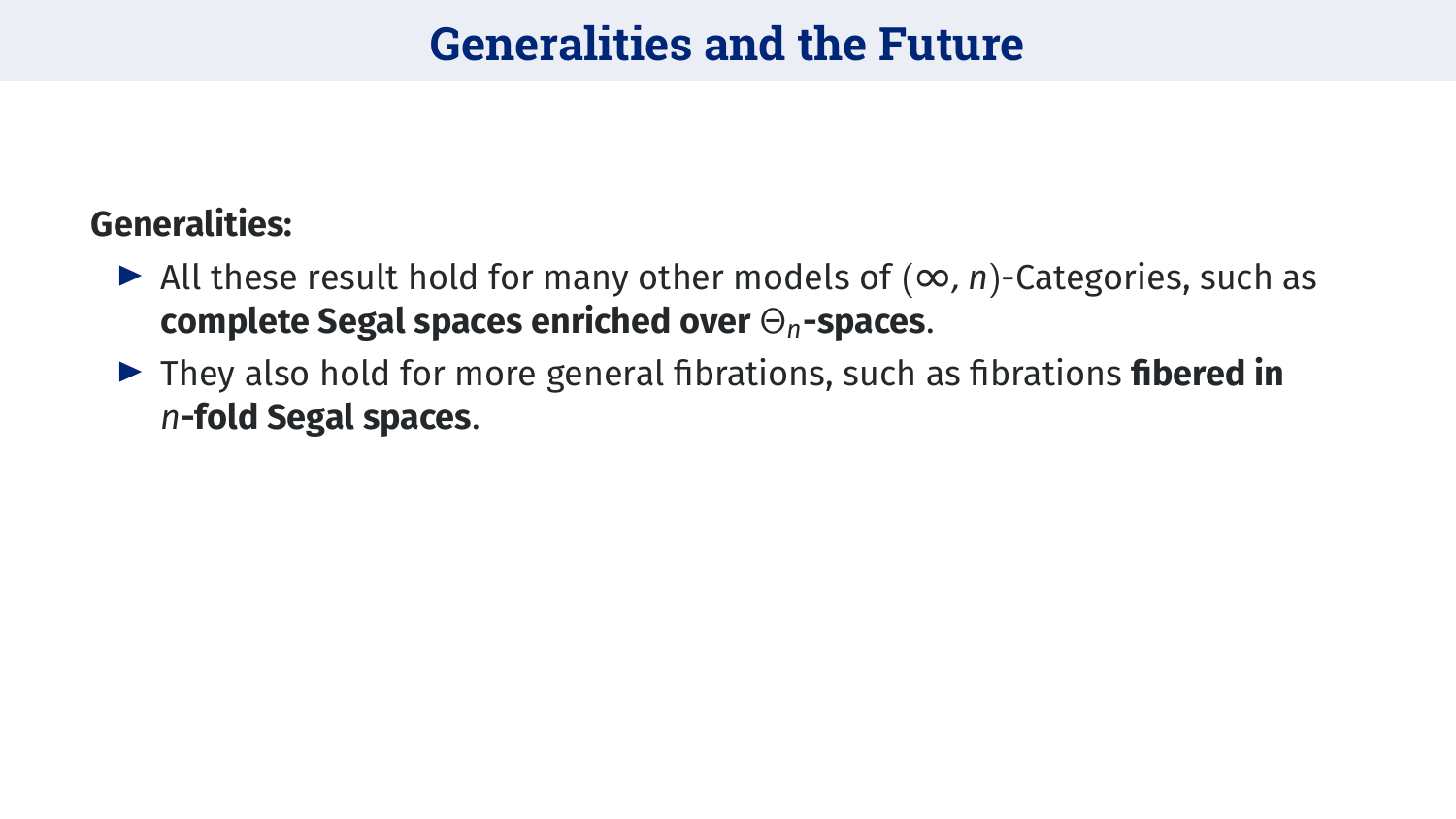### **Generalities and the Future**

#### **Generalities:**

- **É** All these result hold for many other models of (∞, *n*)-Categories, such as **complete Segal spaces enriched over** Θ*n***-spaces**.
- **É** They also hold for more general fibrations, such as fibrations **fibered in** *n***-fold Segal spaces**.

**Future:**

- **É** Study **limits** of (∞, 2)-categories via fibrations of 2-fold complete Segal spaces.
- **É** Study (∞, 2)**-topos theory** via representable (∞, 2)-Cartesian fibrations.